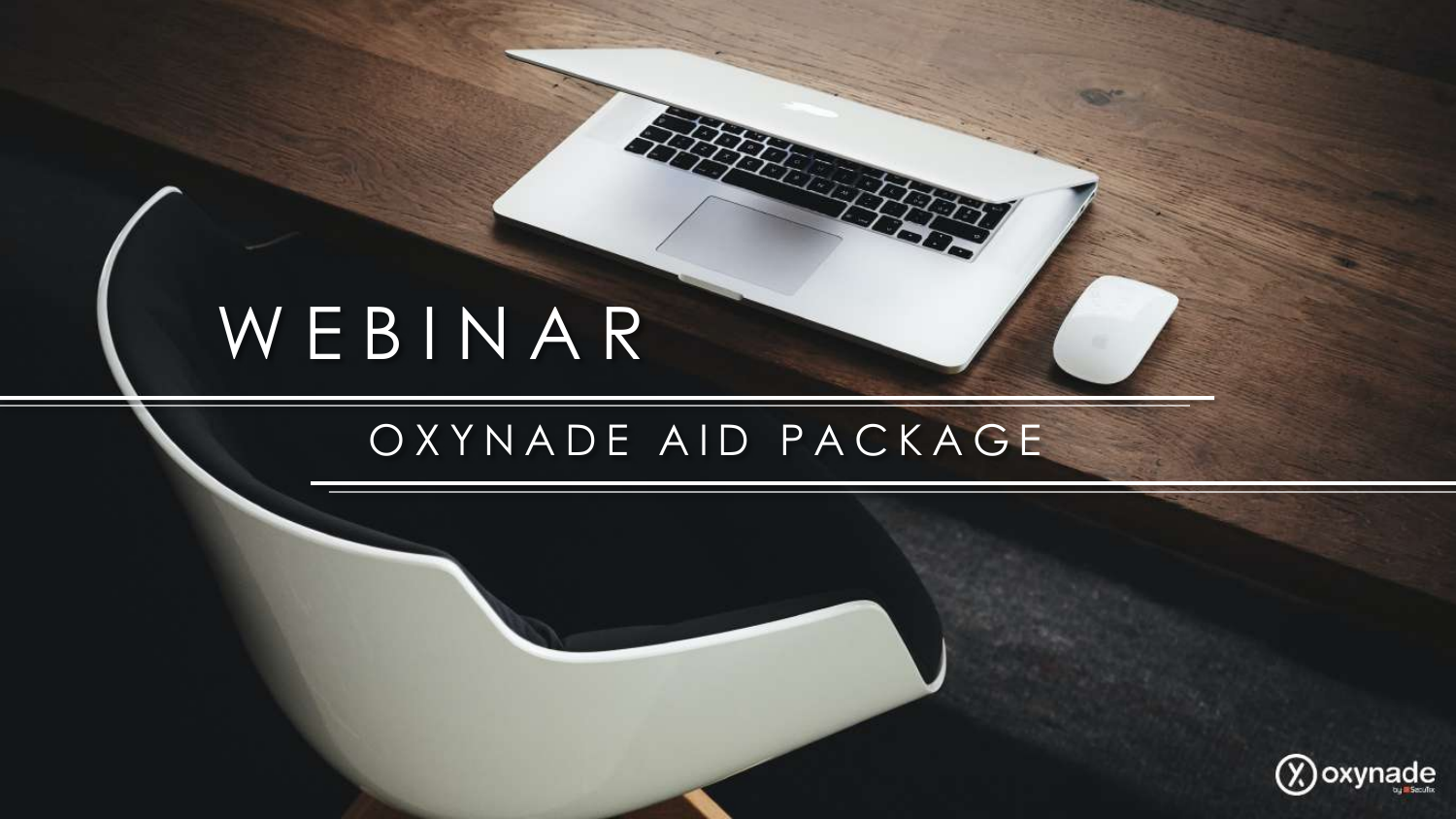

### **Hans Nissens**

[Managing](https://www.linkedin.com/in/hansnissens/) Director Oxynade by SecuTix SecuTix BV Northern Europe

### **[Yannick](https://www.linkedin.com/in/yvandevoorde/) Van de Voorde**

Senior Sales Manager Oxynade by SecuTix

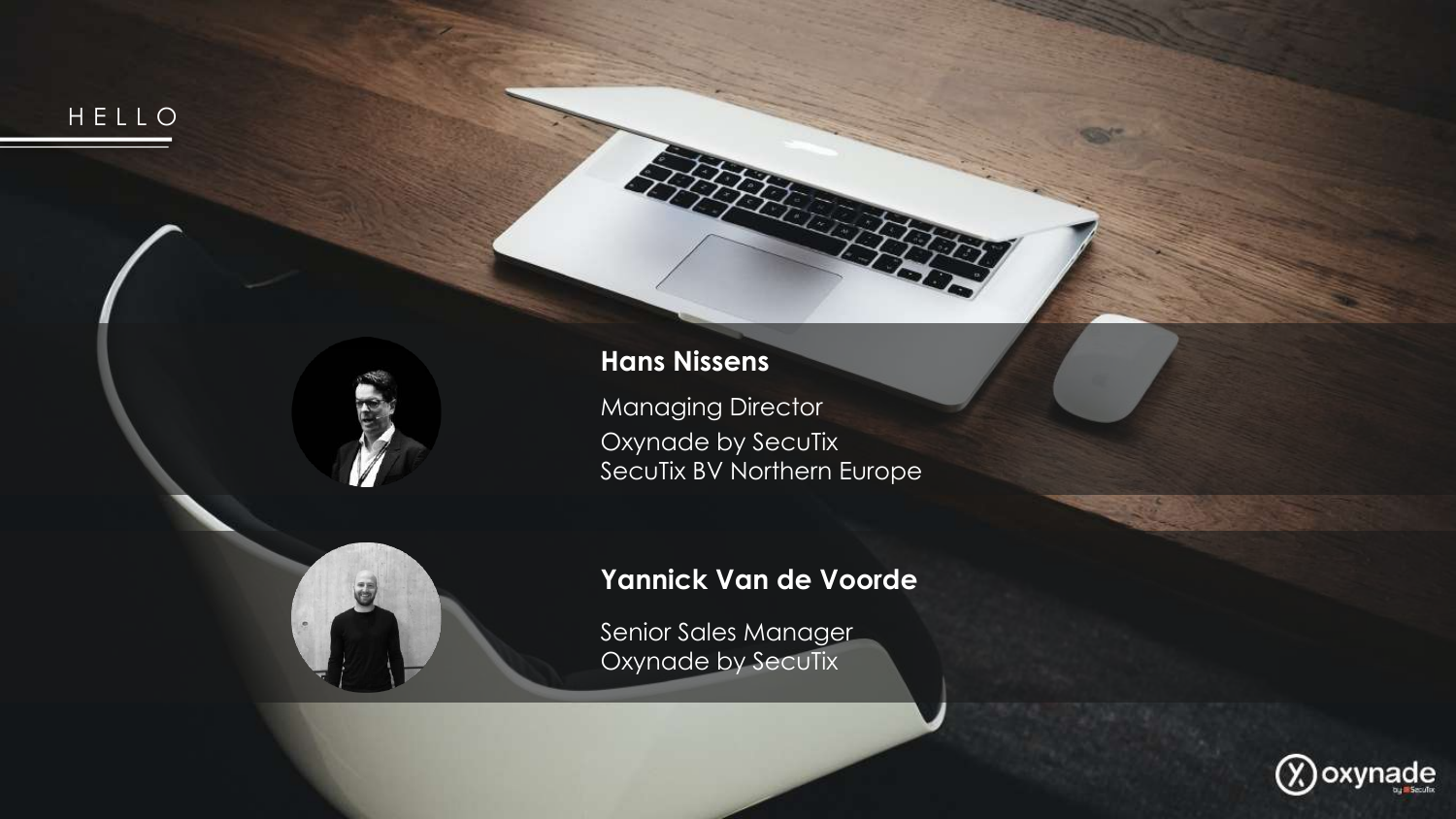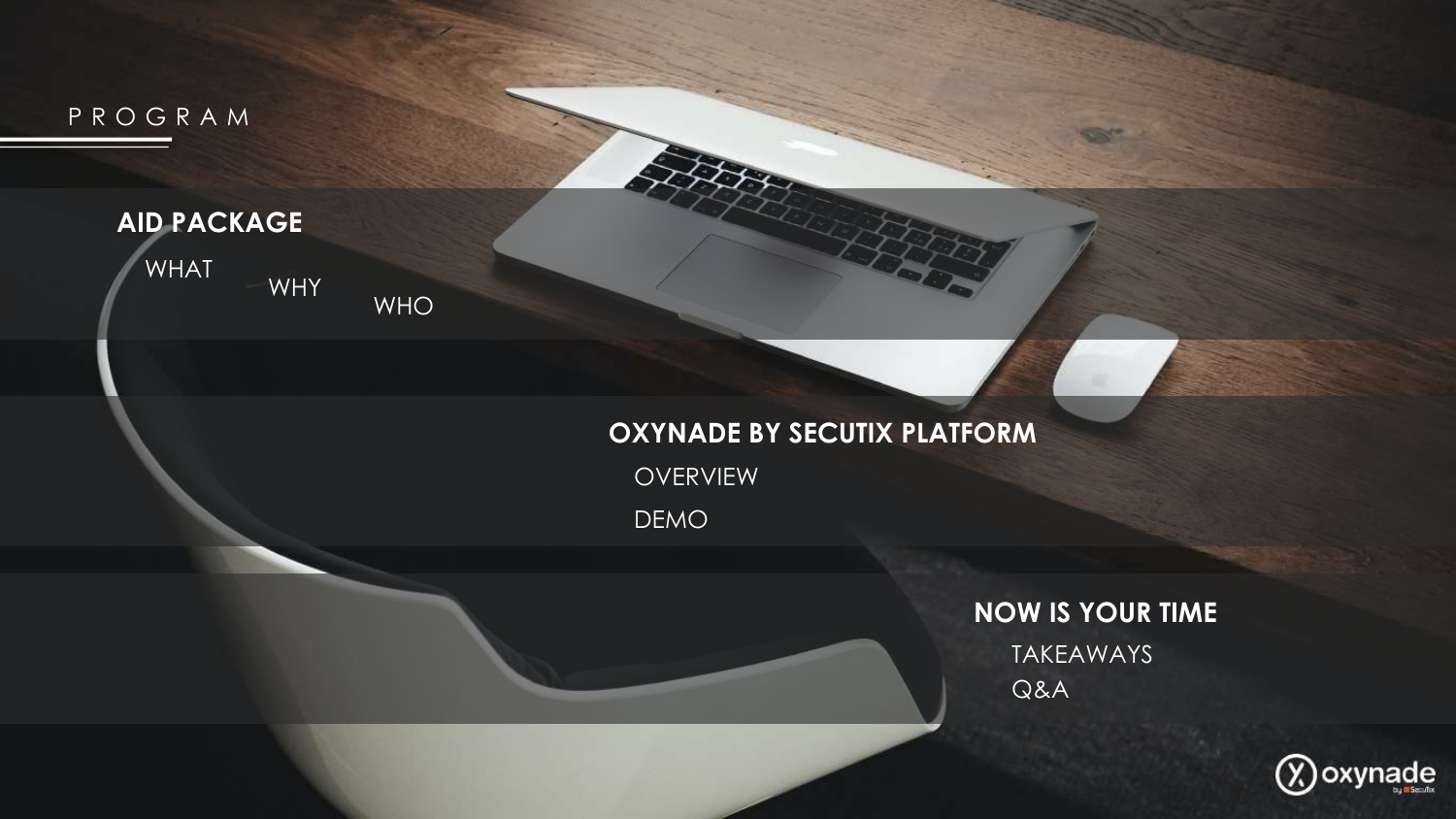# AID PACKAGE



**START OF** 

E É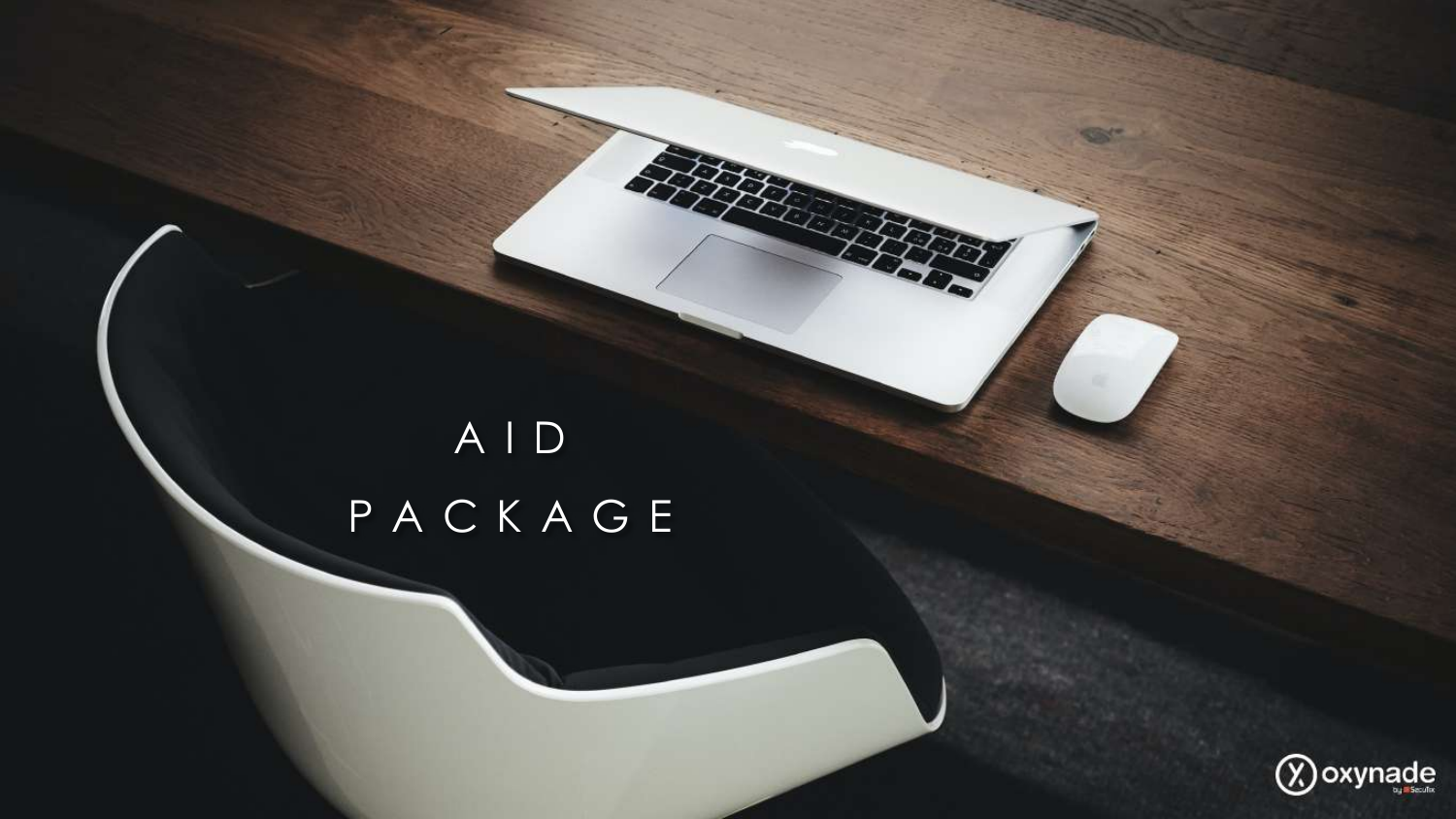WHAT

## **FREE USE OF THE OXYNADE BY SECUTIX PLATFORM**

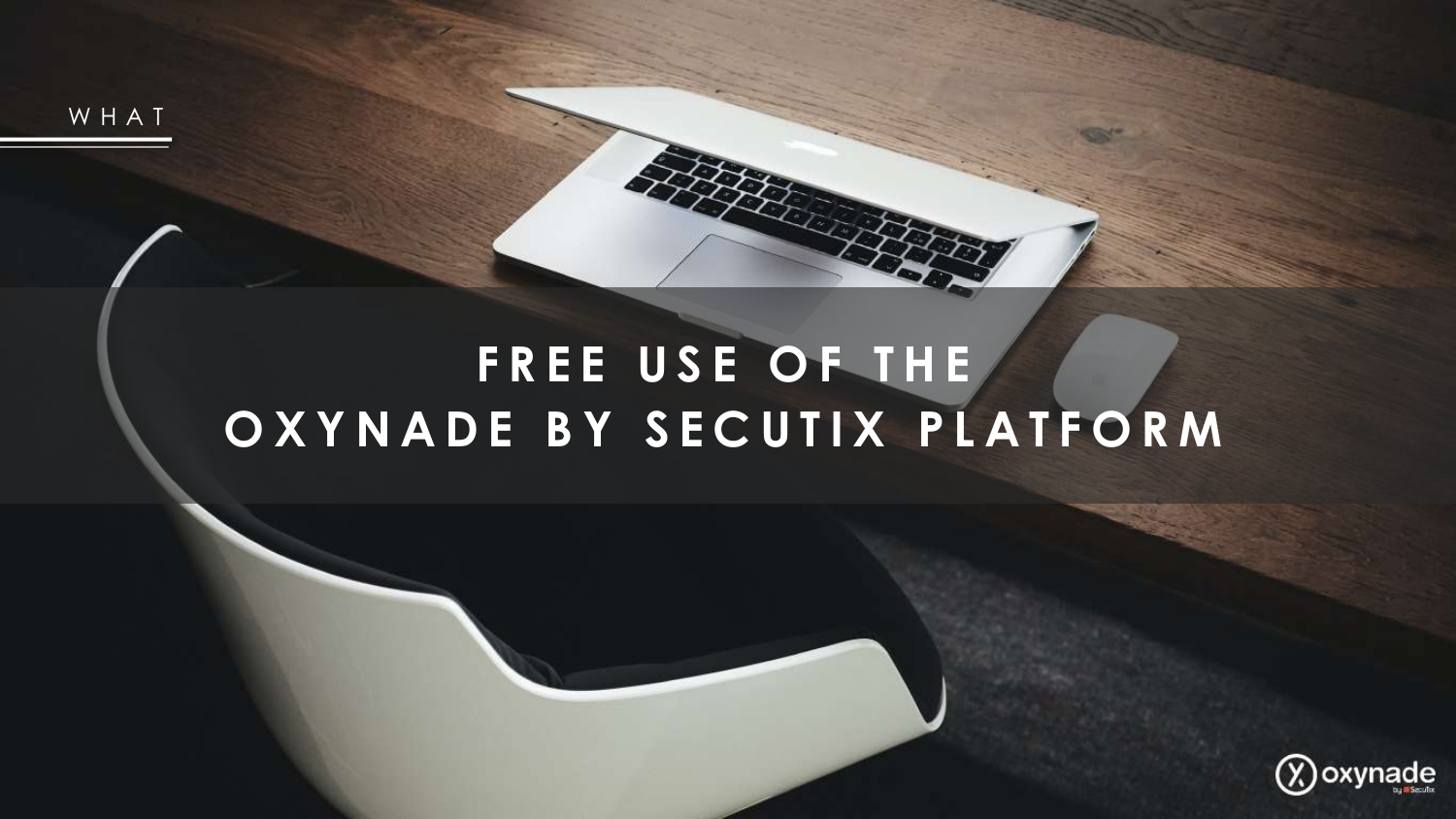WHY

## **TO SUPPORT THE TICKETING INDUSTRY'S RECOVERY #WEWILLRECOVER**

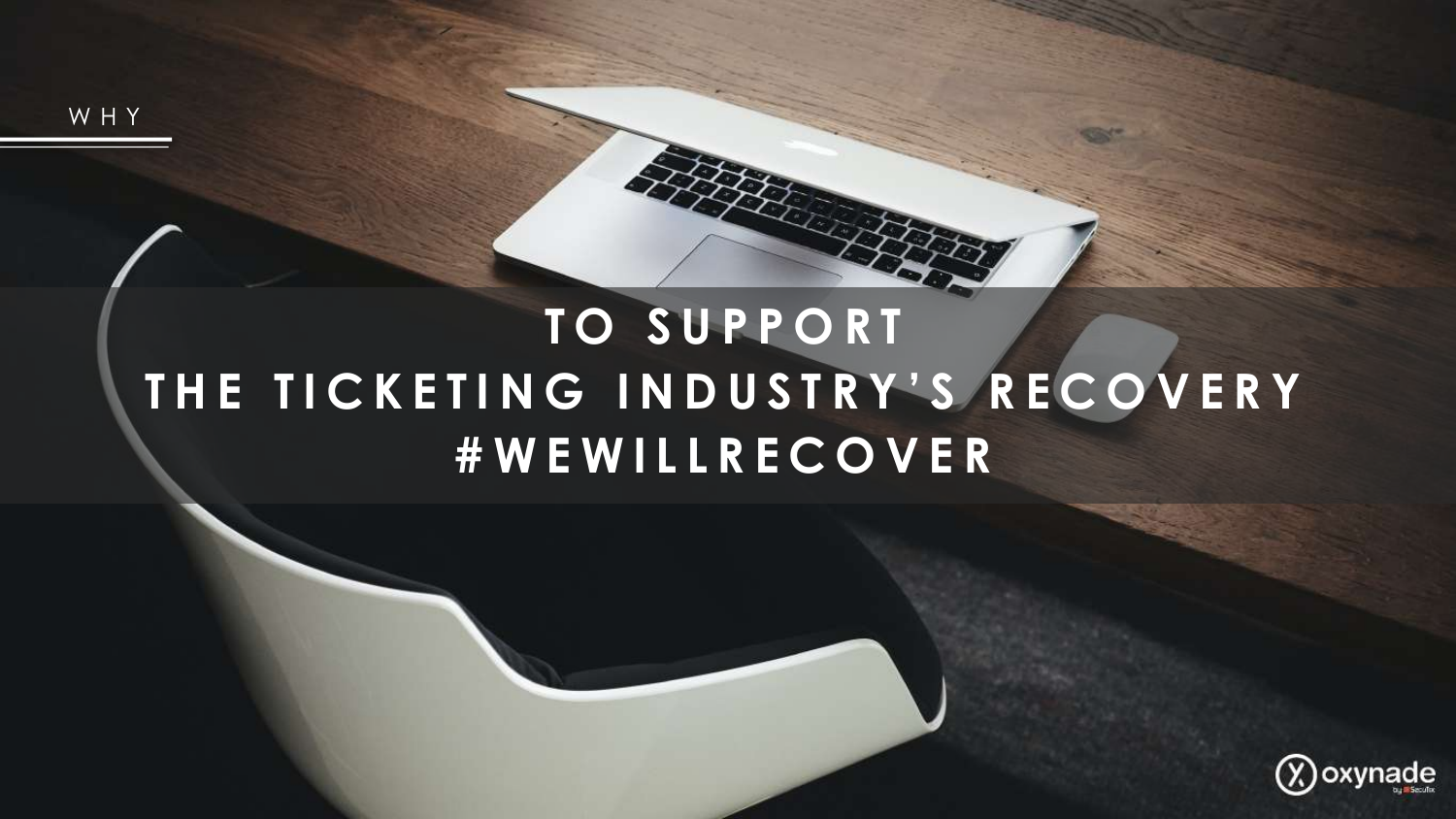WHO

## **EVERY TICKETING PROFESSIONAL WHO WANTS TO (RE)START A SUSTAINABLE TICKETING FUTURE**

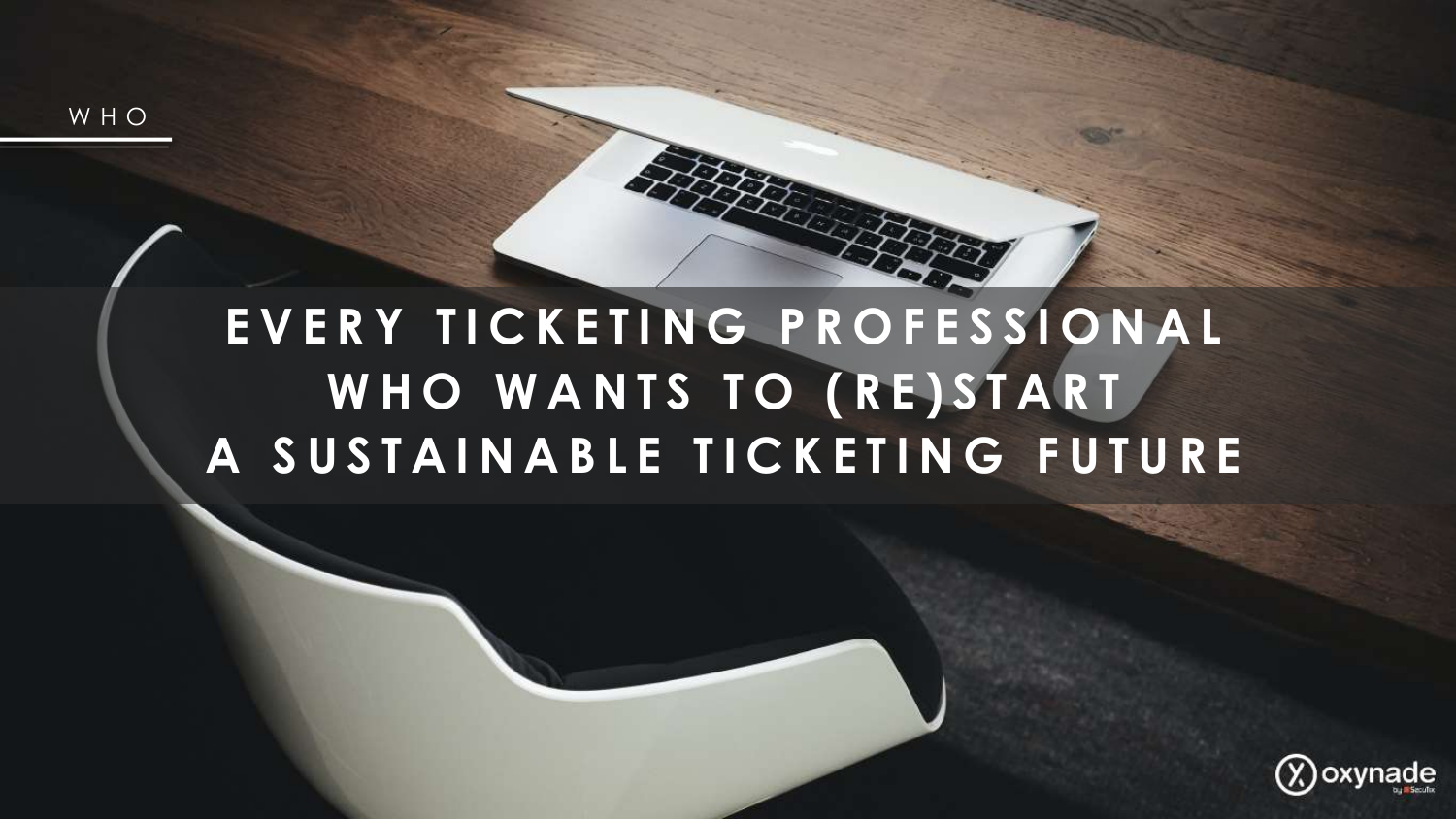# OXYNADE BY SECUTIX

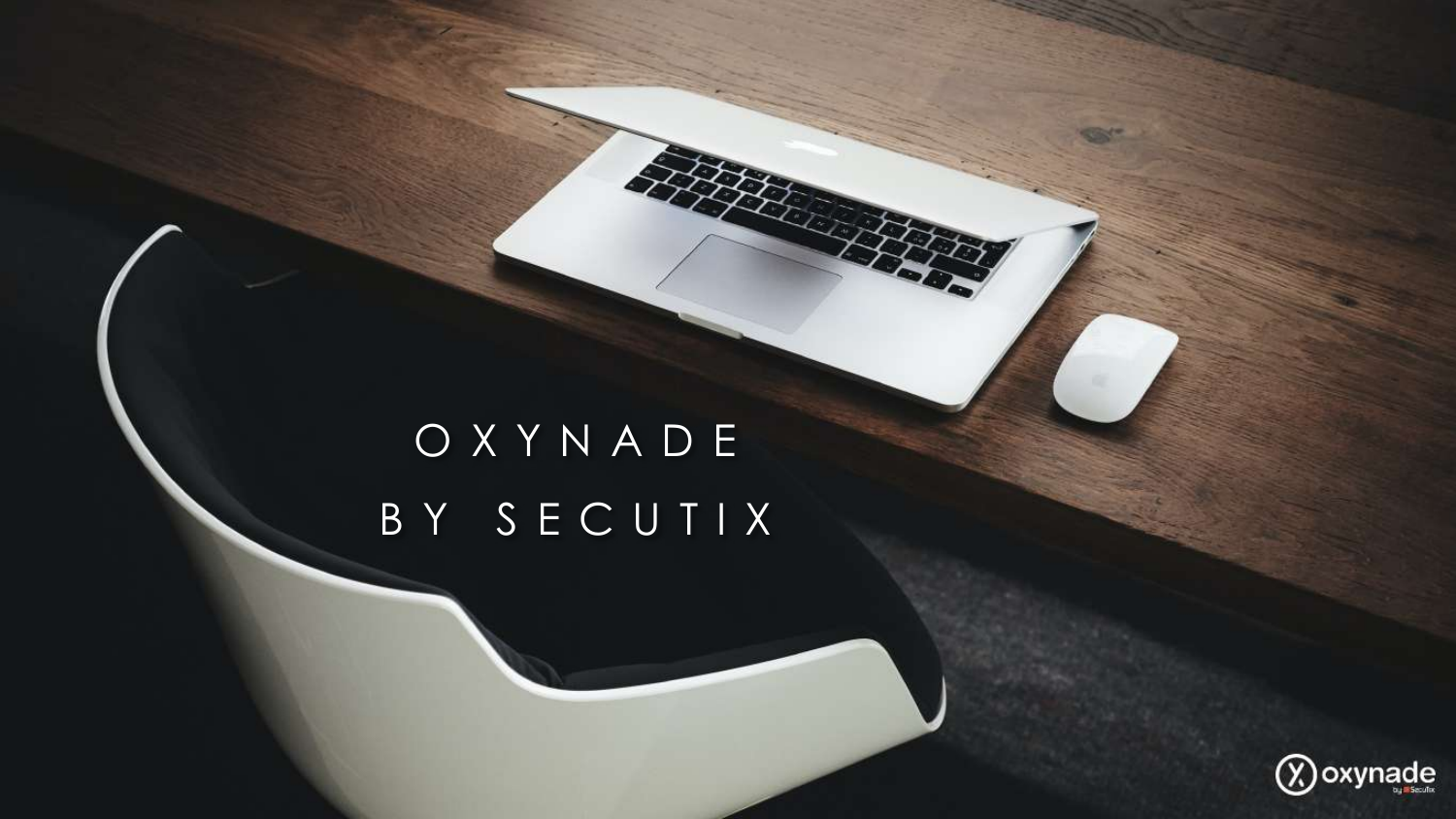## **OXYNADE B Y SECUTIX**

## NEXT - GEN ETAAS TICKETING PLATFORM

THE WHITE-LABEL & SELF-SERVICE ENGINE FOR LIVE ENTERTAINMENT, CULTURE & SPORTS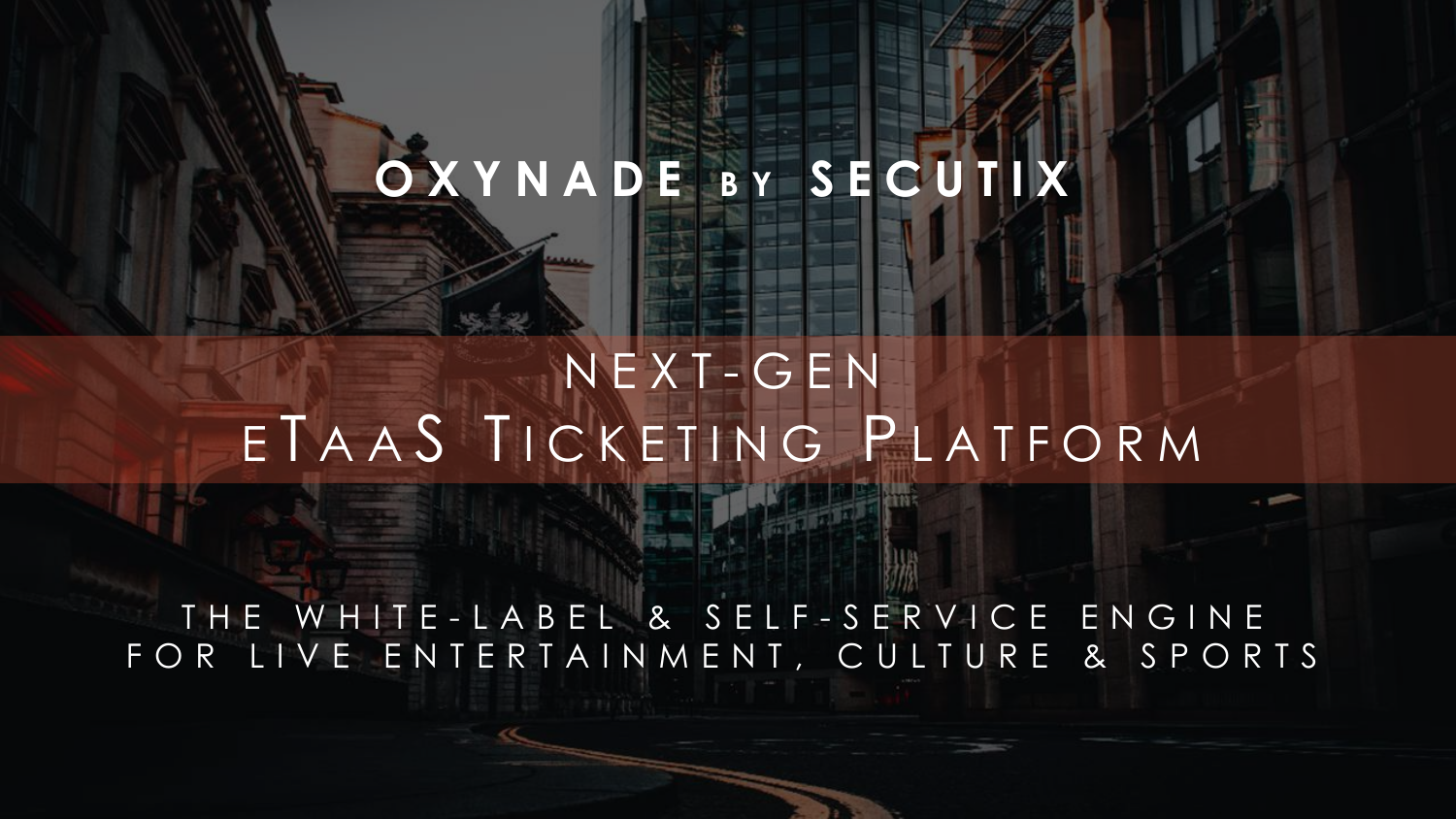

 $\bigcirc$  oxynade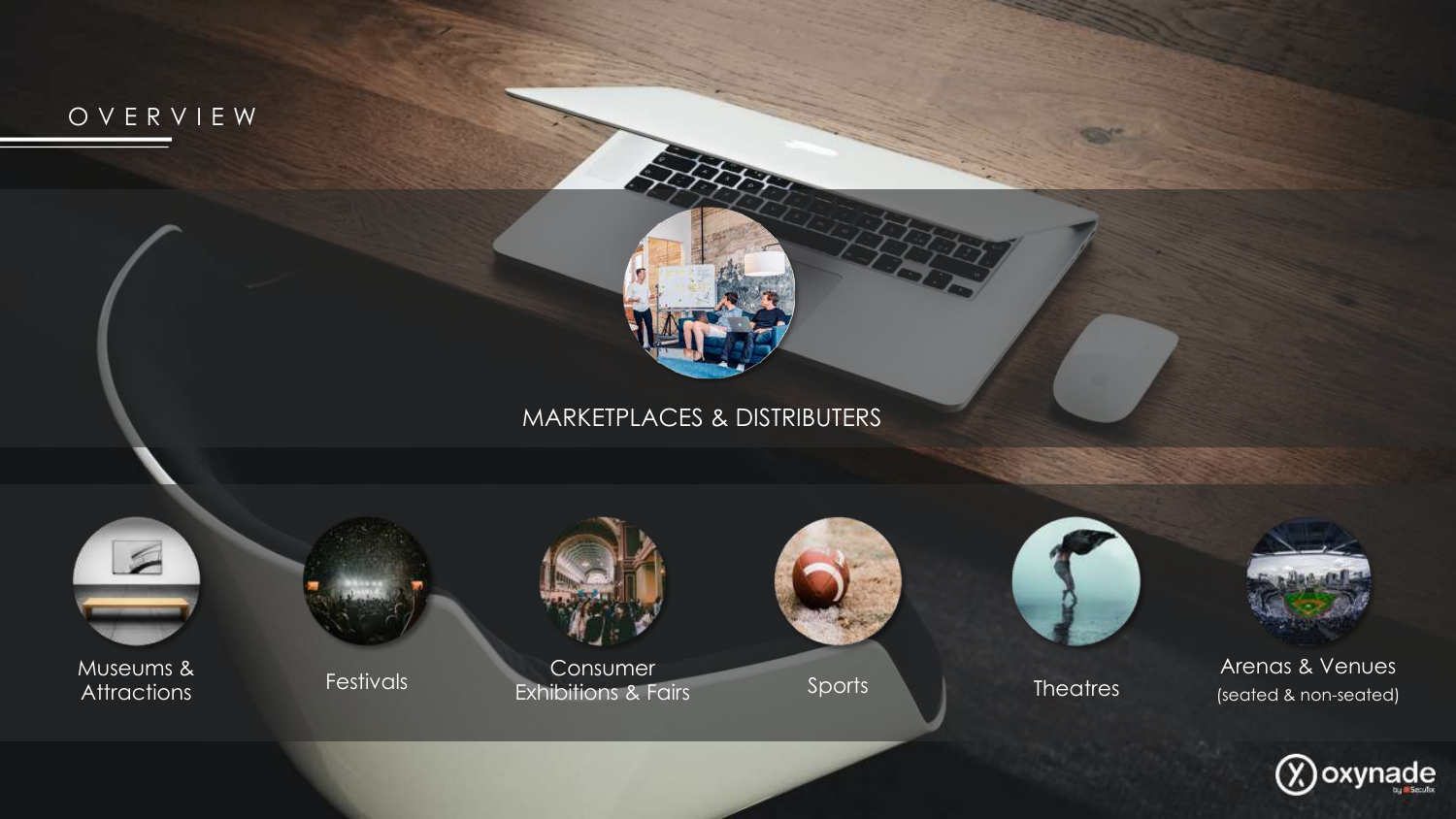OVERVIEW

- ULTRA FLEXIBLE, CUSTOMIZABLE & MODULAR • 100% WHITE LABEL
	- EXTENSIVELY FEATURED

• OPTIMIZED UX/UI

• LOW TOTAL COST OF OWNERSHIP

**• FULLY API CENTRIC** 

• SWIFT ONBOARDING & TIME 2 MARKET

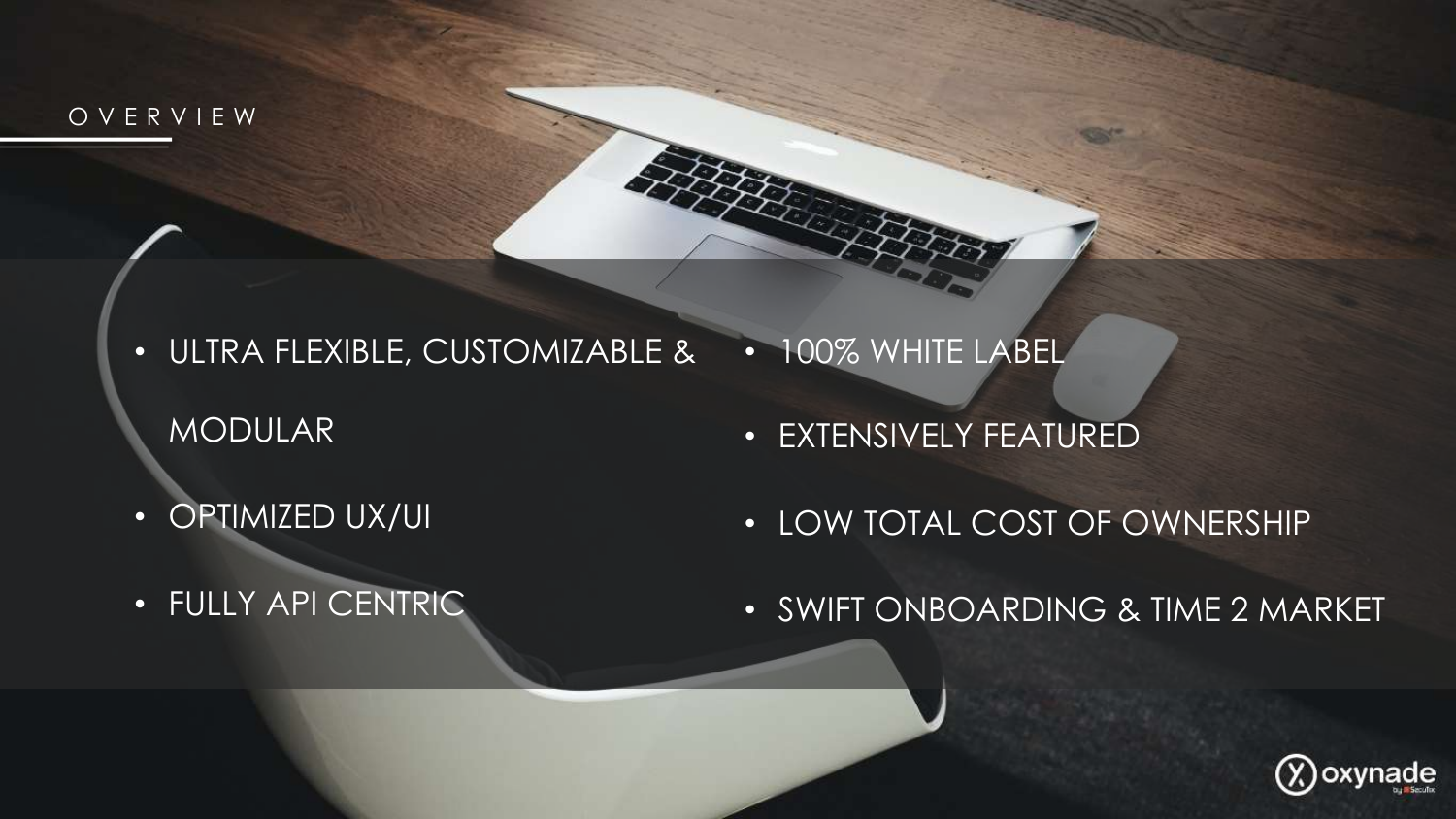# REQUEST YOUR DEMRE



**START OF**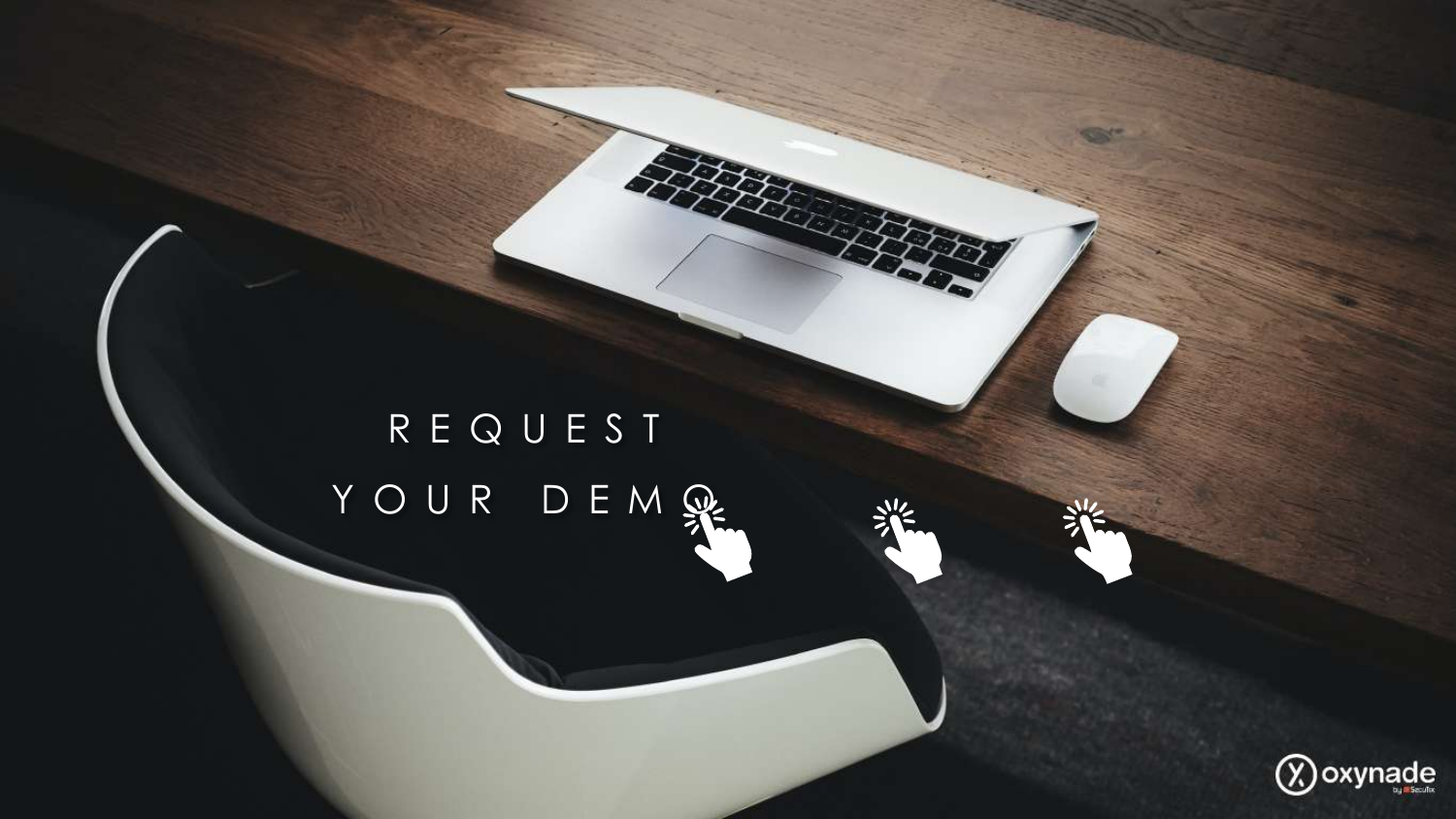DEMO

## **THE BEST WAY TO UNDERSTAND A TOOL IS TO USE IT**

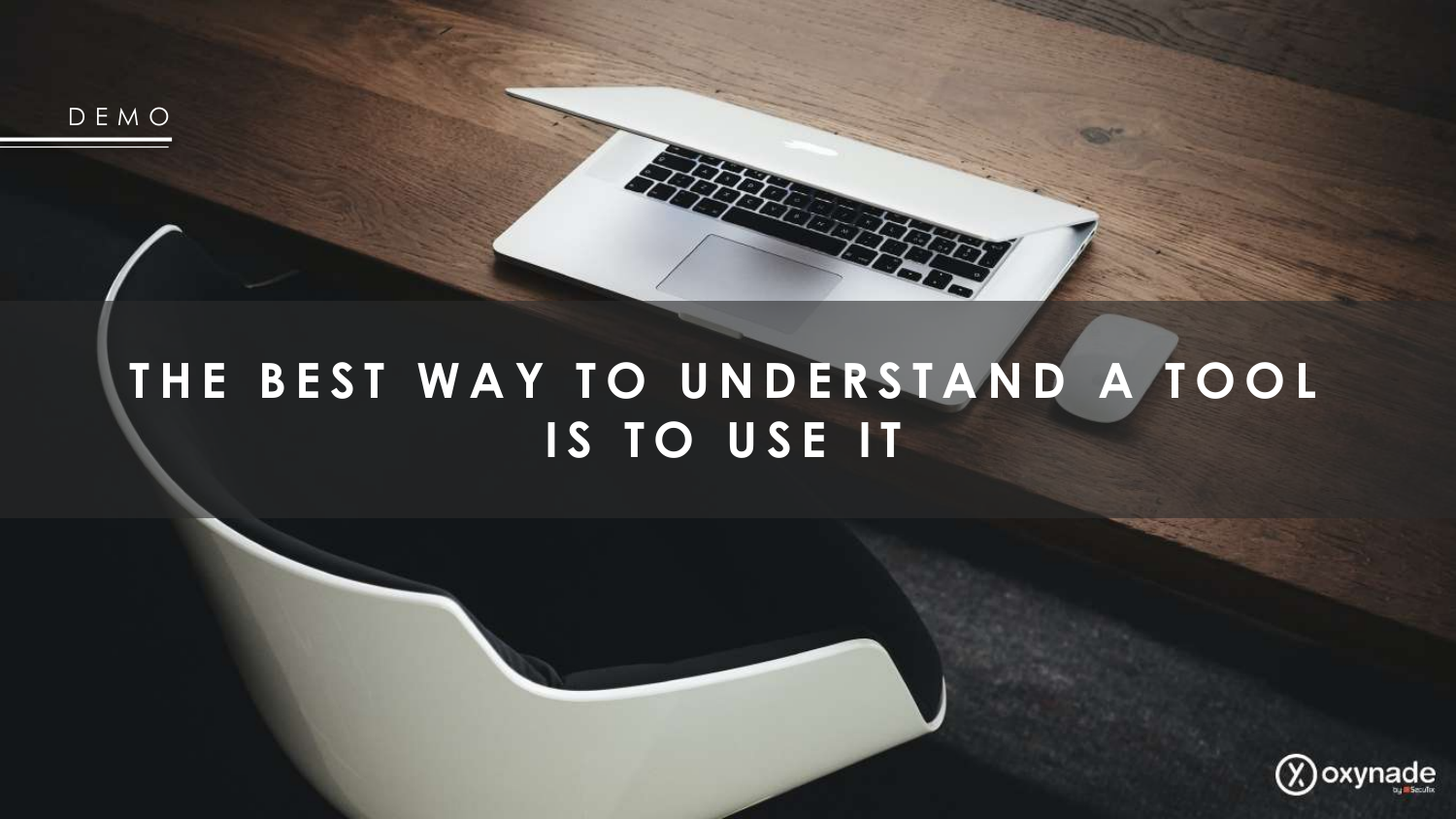TAKEAWAYS

Once in a lifetime chance to jump on a cutting edge and ultra flexible ticketing technology for free

Be sustainable and prepare for the future

III

I

II

Get rid of technology overhead and start using tools that really make a difference

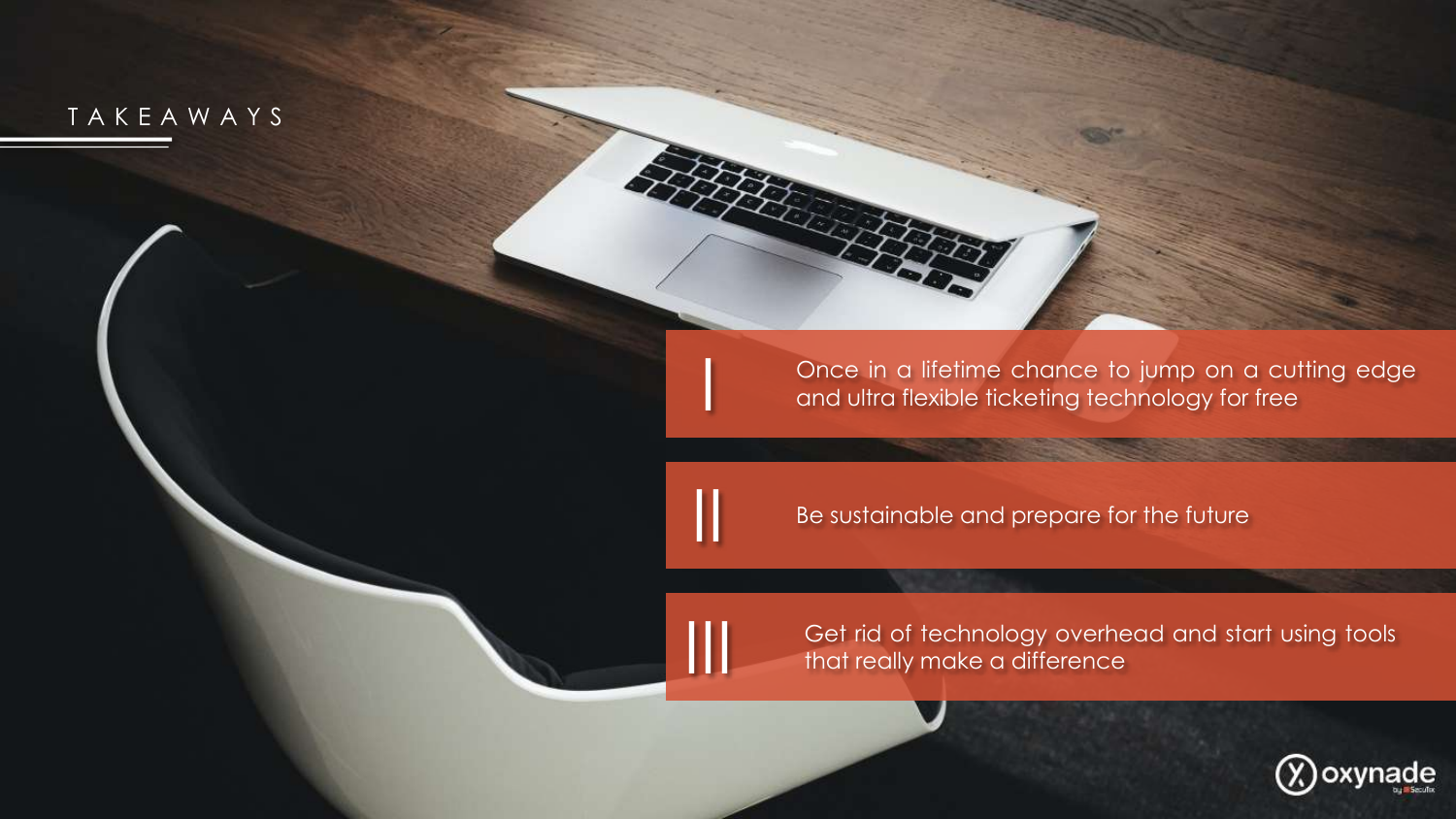

### [HANS NISSENS](mailto:hans.nissens@oxynade.com)  $\equiv \Join$  $\exists \times$  $\equiv$

## SEND YOUR QUESTIONS TO

Q&A